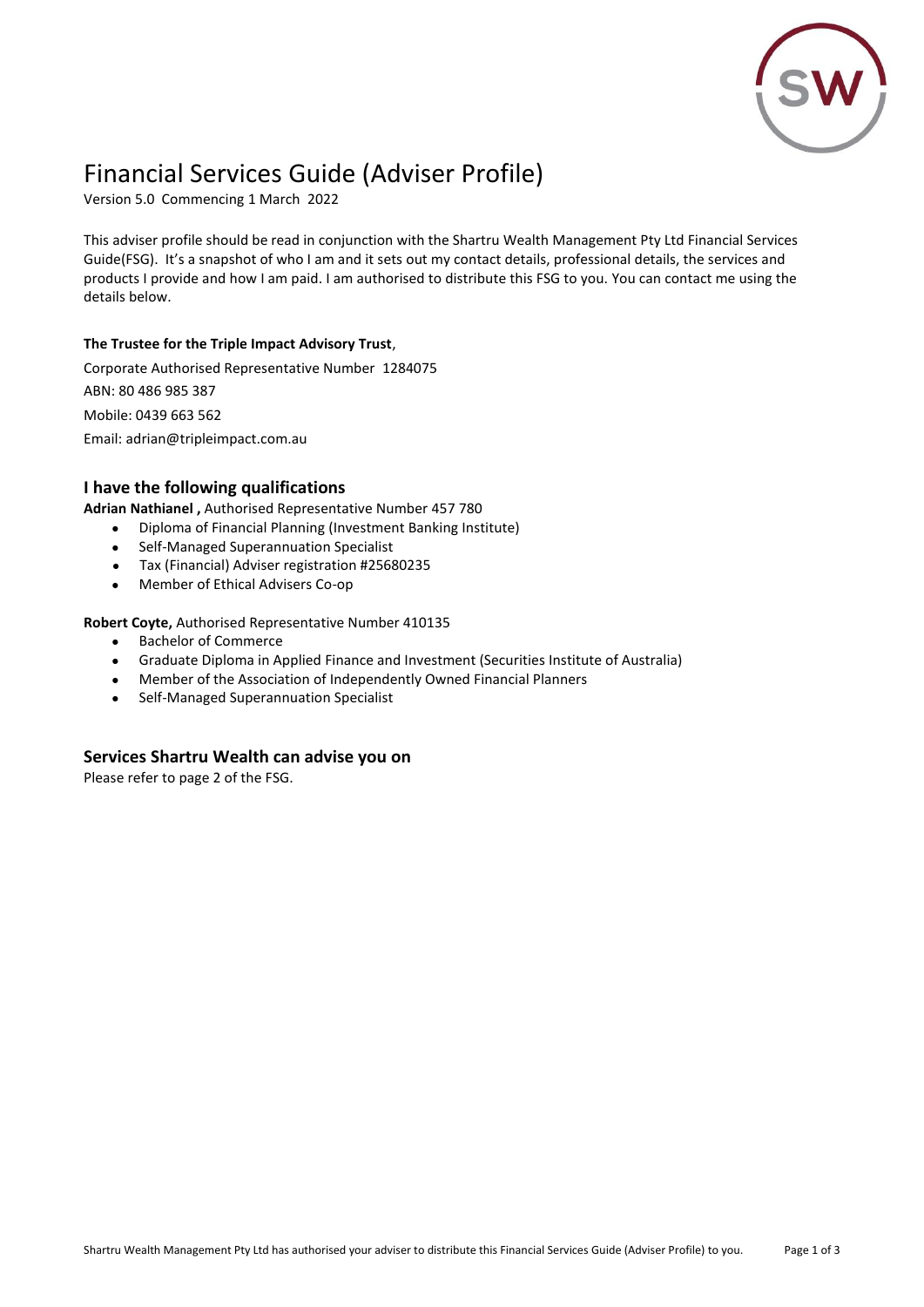

## **Products I can offer you**

I am authorised to provide General/Personal Advice on and deal in the following financial products:

| <b>Authorised Financial Products</b>                                                                                                                                                                                                                                        | <b>Adviser Name</b> | Robert Coyte* |
|-----------------------------------------------------------------------------------------------------------------------------------------------------------------------------------------------------------------------------------------------------------------------------|---------------------|---------------|
| Deposit and payment products limited to: (a) basic deposit                                                                                                                                                                                                                  | √                   | N/A           |
| products; (b) deposit products other than basic deposit products                                                                                                                                                                                                            |                     |               |
| Derivatives                                                                                                                                                                                                                                                                 | N/A                 | $\checkmark$  |
| Debentures, stocks or bonds issued or proposed to be issued by a<br>government                                                                                                                                                                                              | √                   | N/A           |
| Life products including: (a) investment life insurance products; and<br>(b) life risk insurance products                                                                                                                                                                    | √                   | N/A           |
| Interests in managed investment schemes including: (a) investor<br>directed portfolio services                                                                                                                                                                              | √                   | N/A           |
| Retirement savings accounts                                                                                                                                                                                                                                                 | ✓                   | N/A           |
| <b>Securities</b>                                                                                                                                                                                                                                                           |                     | N/A           |
| Standard margin lending facility                                                                                                                                                                                                                                            | ✓                   | N/A           |
| Superannuation (standard)                                                                                                                                                                                                                                                   |                     | N/A           |
| Self-managed superannuation funds                                                                                                                                                                                                                                           | √                   | N/A           |
| Tax (financial) adviser                                                                                                                                                                                                                                                     |                     | N/A           |
| Portfolio Review:<br>• Internal databases are maintained detailing client's investments<br>that were recommended by the licensee. This does not<br>constitute portfolio monitoring.<br>• Portfolios are reviewed on a regular basis, subject to the client's<br>discretion. | √                   | N/A           |

*\*Robert Coyte is responsible for certain advice provided to you due to restrictions on my authority in those areas.*

## **How will I charge you for the service?**

I provide clients with a choice of paying a fee-for-service or allowing me to receive commission from the insurance provider that is recommended. In such cases my hourly rate may be reduced or waived for the initial advice and the Implementation fee. A combination of these methods of payment for my services will also be considered. I can provide you with a fee estimate after assessing your requirements. I do not charge or receive commission on managed investment schemes.

| <b>Service Fees</b>                                                                                                                                                                                                                                                                              | <b>Adrian Nathianel</b>                                                                |
|--------------------------------------------------------------------------------------------------------------------------------------------------------------------------------------------------------------------------------------------------------------------------------------------------|----------------------------------------------------------------------------------------|
| Hourly rate (or part thereof)                                                                                                                                                                                                                                                                    | \$250                                                                                  |
| Advice and/or implementation fee (depending on complexity)                                                                                                                                                                                                                                       | Up to \$10,000                                                                         |
| Ongoing retainer<br>(based on funds under management, billed through investment portfolio)<br>For example, if your portfolio is for \$100,000 you will be charged \$1,100 for 12 months.<br>I will consider capping this fee for amounts greater than \$1,000,000 depending on<br>circumstances. | • Up to $1.1\%$<br>• 1.1% up to \$500,000<br>• 0.55% over \$500,000<br>Up to \$4,997pa |
| (based on service package, billed through agreed method)                                                                                                                                                                                                                                         |                                                                                        |